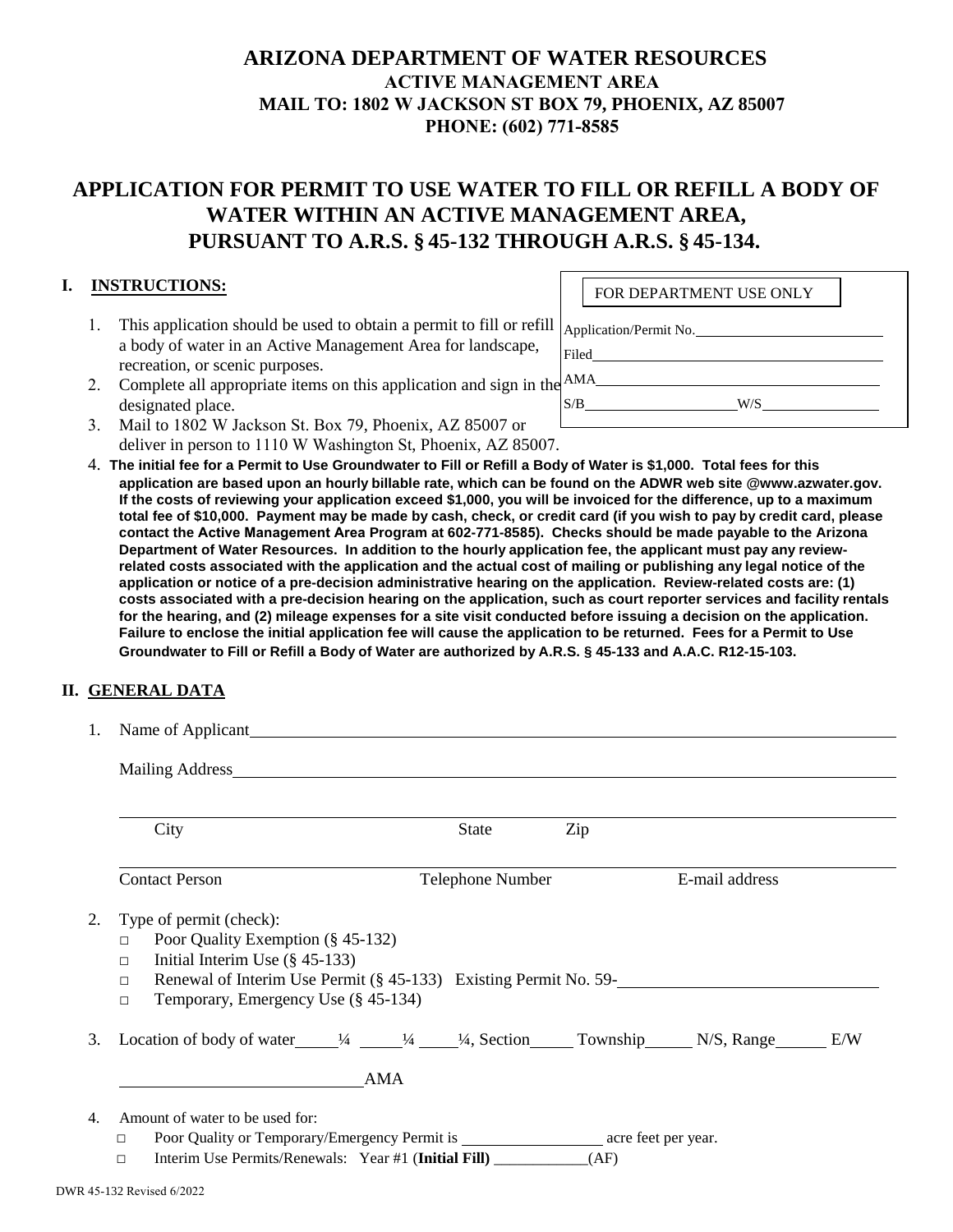|    |                | (surface area of the lake) (evaporation rate)        |                                                                                                                                                                                                                                |
|----|----------------|------------------------------------------------------|--------------------------------------------------------------------------------------------------------------------------------------------------------------------------------------------------------------------------------|
|    |                |                                                      |                                                                                                                                                                                                                                |
| 5. |                | Right to source water:                               |                                                                                                                                                                                                                                |
|    | $\Box$         | Poor quality water                                   |                                                                                                                                                                                                                                |
|    | $\Box$         | Groundwater                                          |                                                                                                                                                                                                                                |
|    |                |                                                      |                                                                                                                                                                                                                                |
|    |                |                                                      |                                                                                                                                                                                                                                |
|    | $\Box$         | Surface Water                                        |                                                                                                                                                                                                                                |
|    |                |                                                      |                                                                                                                                                                                                                                |
|    |                |                                                      | Name of water distributor:                                                                                                                                                                                                     |
|    |                |                                                      | Address and the contract of the contract of the contract of the contract of the contract of the contract of the contract of the contract of the contract of the contract of the contract of the contract of the contract of th |
|    | $\Box$         |                                                      | Other sources of water 100 million and the same state of water 100 million and the same state of water 100 million and the same state of the state of the state of the state of the state of the state of the state of the sta |
|    |                | 6. For poor quality water:                           |                                                                                                                                                                                                                                |
|    | a.             | transporting the water for beneficial use.           | Attach evidence proving no other beneficial use exists for the water and evidence of economic feasibility of                                                                                                                   |
|    | $\mathbf{b}$ . | Attach demonstration of management plan consistency. |                                                                                                                                                                                                                                |
|    | $\mathbf{c}$ . | Attach plan or proposal for monitoring.              |                                                                                                                                                                                                                                |
|    |                |                                                      | What accuracy will be word to CH among the back of water and water is determined to no languable of names wellty                                                                                                               |

- d. What source will be used to fill or refill the body of water once water is determined to no longer be of poor quality without treatment?
- 7. For initial interim use permit or renewal of an interim use permit:
	- a. Estimate of time required for effluent to be available to fill or refill the body of water (Months).
	- b. Provide easements for the on-site treatment facility or proof of access to an off-site treatment facility and for transportation of a permanent effluent supply.
	- c. Provide name and location of treatment facility.
	- d. Provide evidence of Arizona Department of Environmental Quality (ADEQ) approval for on-site treatment facility.
	- e. Provide a copy of the recorded easements and the on-site treatment facility, if any, on the plat of record for the subdivision or development where the lake is located.
	- f. Describe the means of transporting effluent from the treatment facility to the body of water.
	- g. Provide plans demonstrating evidence that the body of water will be used to store effluent, which well be used for landscaping of common areas or other beneficial purposes which otherwise would have required groundwater or surface water.
	- h. Provide a copy of a conservation program showing consistency with the management plan.
- 8. For temporary, emergency use:
	- a. Provide evidence demonstrating that an emergency exists because of a threat to public health and welfare.
	- b. Previous temporary, emergency Permit No:
	- c. Describe actions owner took to reasonably prevent circumstances leading to issuance of previous temporary, emergency permit.
	- d. Attach plan for monitoring.